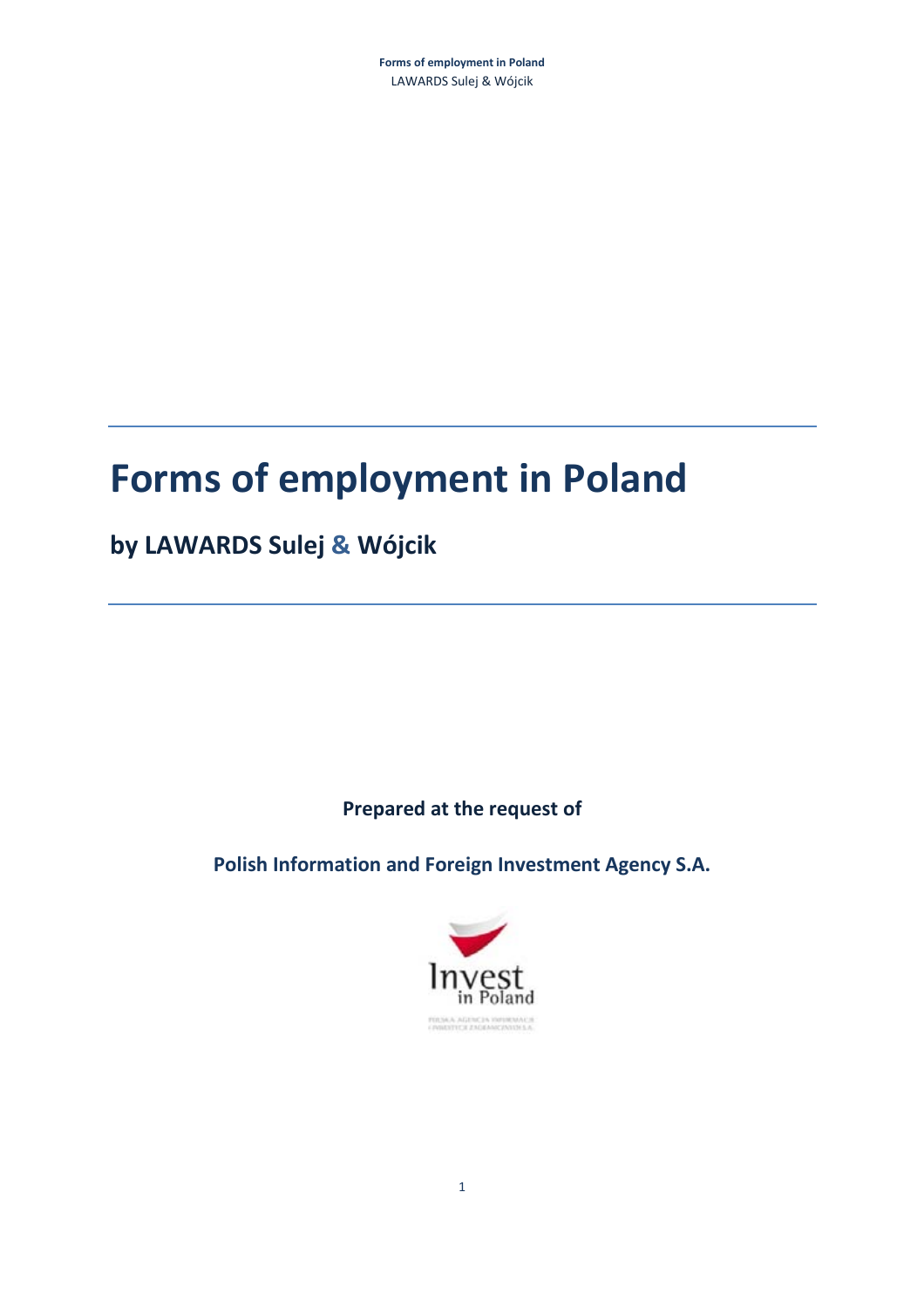## **Contents**

|                                                                                                    | 3 |
|----------------------------------------------------------------------------------------------------|---|
|                                                                                                    | 3 |
|                                                                                                    |   |
|                                                                                                    |   |
|                                                                                                    |   |
|                                                                                                    |   |
|                                                                                                    |   |
|                                                                                                    |   |
|                                                                                                    |   |
|                                                                                                    |   |
|                                                                                                    |   |
|                                                                                                    |   |
|                                                                                                    |   |
|                                                                                                    |   |
|                                                                                                    |   |
|                                                                                                    |   |
| Selected advantages and disadvantages of particular forms of employment from the perspective of an |   |
|                                                                                                    |   |
|                                                                                                    |   |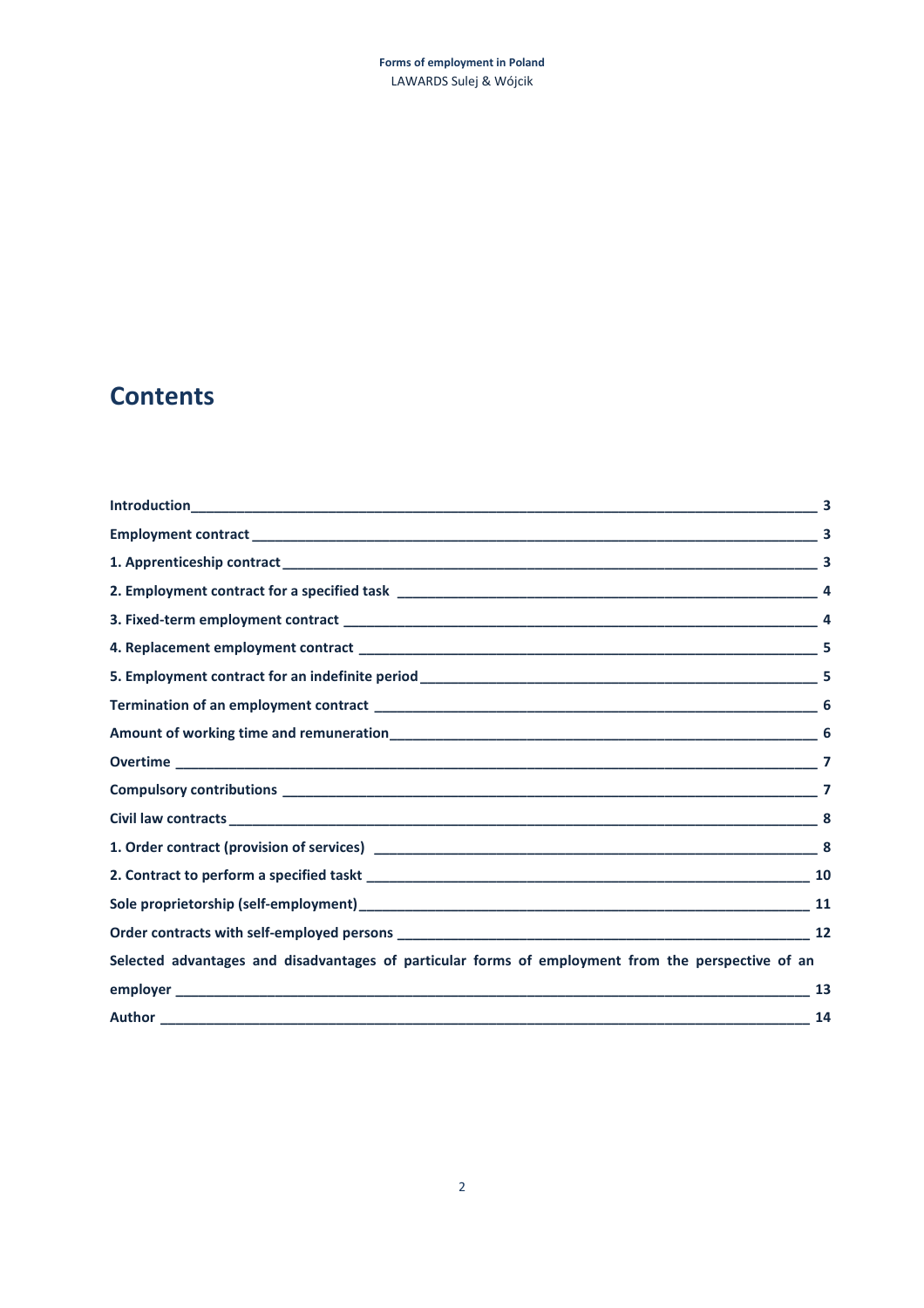### **Introduction**

If you carry out business activity, you are required to make numerous important decisions: from choosing a legal form of business to determining matters related to hiring employees. When you begin to cooperate with new people, you need to select a legal form of your cooperation.

In Poland parties to a contract have discretion in determining their contractual relationship, which means that they have the right to decide about a legal relationship on condition that its terms and purpose are not at odds with the nature of a legal relationship, relevant legislation and the principles of community life.

## **Employment contract**

The basic form of employment is an employment relationship. This form is very convenient for employees and, at the same time, the most expensive for employers. An employee who is hired under an employment contract enjoys various guarantees and rights while an employer is subject to numerous limitations.

An employment contract should be concluded in writing. If the parties have not concluded a contract in the written form, the employer is obliged to provide the employee with a written confirmation regarding the type of employment contract which has been concluded and its provisions. Such a confirmation must be delivered to the employee no later than on the first day of work. An employment contract which has been concluded orally is valid but it should be confirmed in writing.

Important characteristics which distinguish an employment contract from other civil law contracts are as follows:

- (1) an employee is subordinated to an employer,
- (2) an employee performs their work in a set place and time,
- (3) an employment contract always requires remuneration which is payable on a monthly basis,
- (4) an employee must perform work in person and their performance of work is supervised by an employer,
- (5) an employee's duties may be amended in the course of employment,
- (6) an employee is covered by compulsory social insurance.

#### **1. Apprenticeship contract**

The purpose of this type of contract is, on the one hand, to enable the employer to check whether the employee and their work is useful to the company. On the other hand, such a contract is supposed to give the employee a chance to make sure that the employer offers suitable working conditions.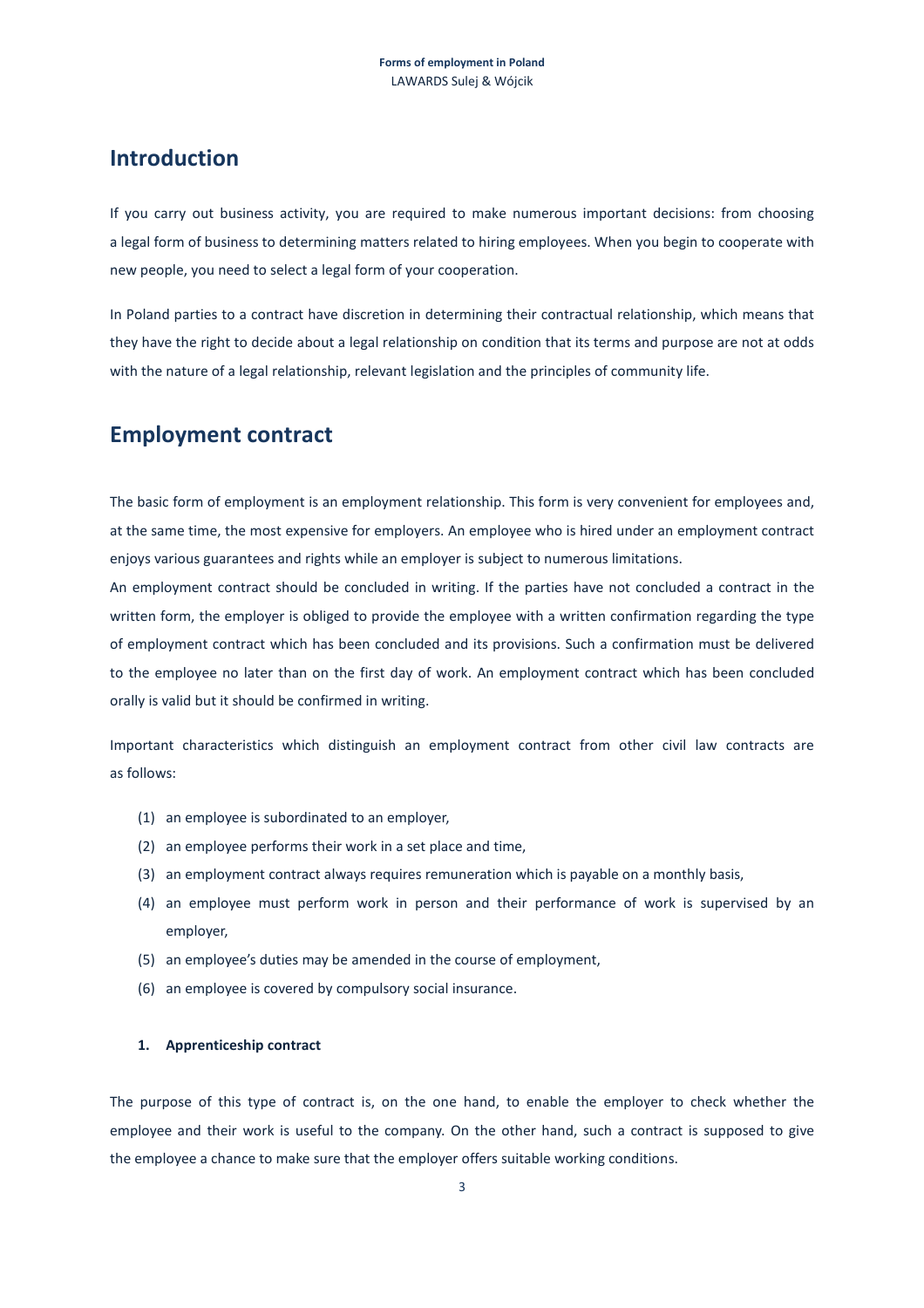An apprenticeship contract can be concluded for no longer than 3 months. It is prohibited to conclude the second apprenticeship contract immediately after the first one has expired if the second contract is supposed to give the same position to the same employee. It is, however, possible to conclude another apprenticeship contract with the same employee if the employee is awarded a different position or if the continuity of employment with the same employer has been broken.

An apprenticeship contract may be terminated by notice of:

- (1) three days (three working days) when the trial period does not exceed two weeks,
- (2) one week when the trial period exceeds two weeks,
- (3) two weeks when the trial period is three months.

#### **2. Employment contract for a specified task**

This form of employment is most common for seasonal work. The crucial characteristic of an employment contract for a specified task is the fact that it defines its termination date by specifying the work which is to be performed. This kind of contract is terminated at the moment when the employee completes assigned work. After an employment contract for a specified task has been terminated, it is possible to conclude subsequent contracts of the same nature. The law does not prohibit such a practice.

Additionally, an employment relationship which arises from this type of contract expires when the employee has performed all the activities which were supposed to produce a specified result but the result has not been achieved. In such a case the employee is entitled to remuneration that corresponds to the amount and quality of the work they performed. If the employee performed work which has not produced the result, their right to remuneration is not revoked.

#### **3. Fixed-term employment contract**

A fixed-term employment contract is the most common limited duration contract. The term of such a contract is defined by specifying: the period for which a contract is concluded, conditions of contract termination or a future event of which occurrence will trigger the expiration of an employment relationship. The law does not define the period for which a contract shall be concluded and, therefore, parties to a contract can choose this period at their own discretion. One should remember, however, that it is a contract for an indefinite period that is a standard form of employment in Poland. Consequently, an employment contract with a two weeks' notice which is concluded for the period of many years may be regarded as an attempt to circumvent the law. According to the rule expressed in Article 25 of the Labour Code, the third consecutive contract for a fixed period with the same employee is classified as a contract for an indefinite period if the two previous contracts were concluded for fixed periods and if the break between the termination of the former contract for a fixed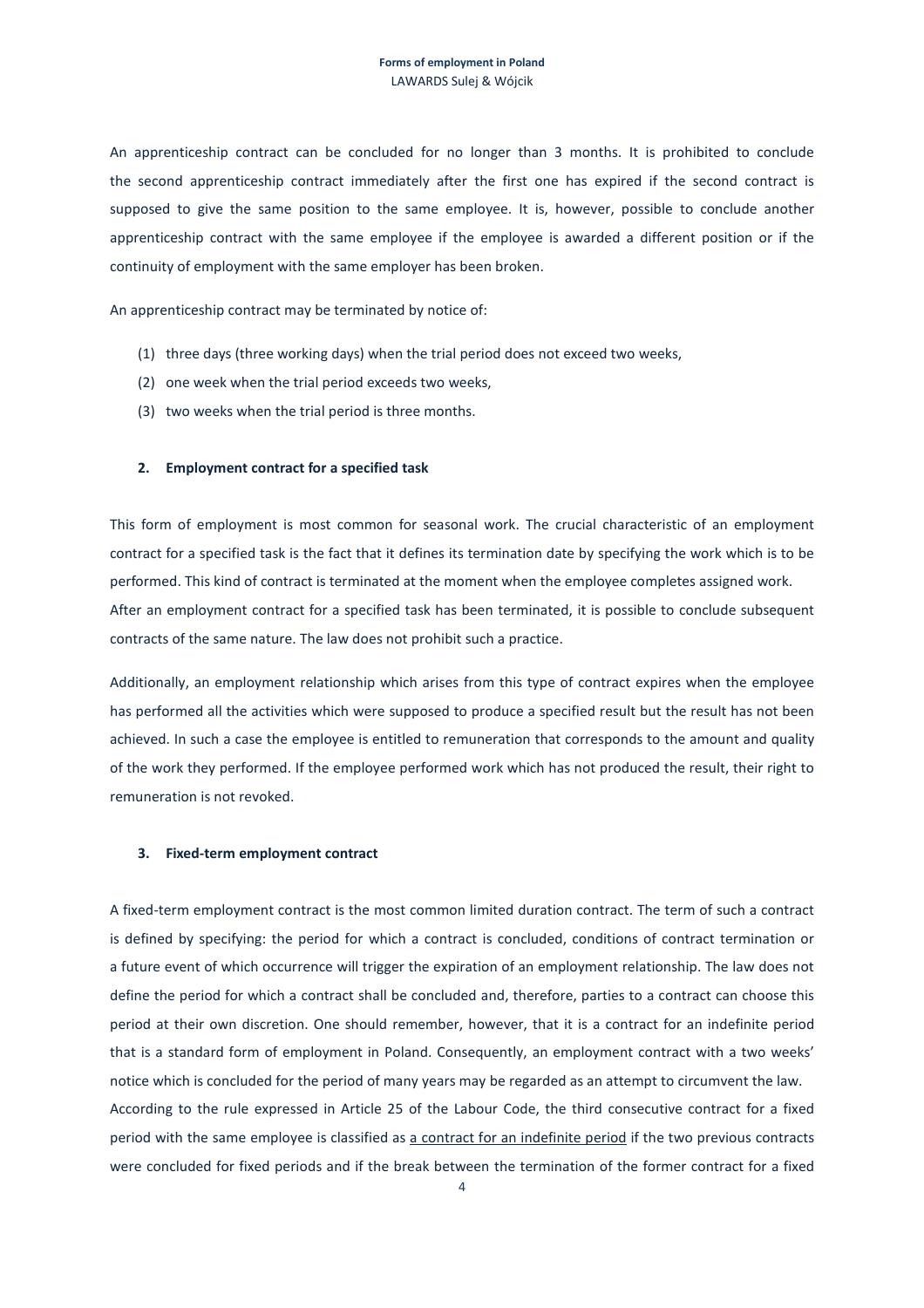period and the conclusion of the latter contract of the same nature has not exceeded one month. This rule does not apply to other limited duration contracts i.e. a replacement employment contract or an employment contract for a specified task.

A fixed-term employment contract can be terminated by notice before a specified date of contract expiration only when a contract has been concluded for more than six months and includes a relevant provision concerning the possibility of such termination.

An employment contract concluded for less than six months cannot be terminated by notice. An employment contract concluded for more than six months which does not include a relevant provision cannot be terminated by notice. It is terminated only when the term for which it has been concluded expires.

#### **4. Replacement employment contract**

A replacement employment contract is a separate type of limited duration contract which is concluded in the situation in which an employee must be replaced during their excused absence. The period for which a contract is concluded can be specified by e.g. providing an exact date or indicating a future event which is bound to take place e.g. expiry of a female employee's maternity leave. According to the Labour Code, absence of an employee who is replaced must be excused.

The essence of this form of employment is the fact that a replacement employment contract shall concern the same type of work which has been defined in the contract of the replaced employee. The law does not require, however, that the replacement employee's remuneration or amount of working time be the same as they are for the replaced employee. It is legal to hire the replacement employee who works part-time or for a lower remuneration irrespective of working conditions of the replaced employee.

#### **5. Employment contract for an indefinite period**

An employment contract for an indefinite period is this form of employment which is most beneficial to employees because it guarantees stability of employment as well as protection from contract termination. It also has advantages for an employer, who can build lasting relationships with valuable employees.

An employment contract for an indefinite period can be terminated by notice. A notice period depends on the term of the employee's employment with the employer and amounts to:

- (1) two weeks when the term of employment is shorter than six months,
- (2) one month when the term of employment is six months or more,
- (3) three months when the employee has been employed by the employer for three years or more.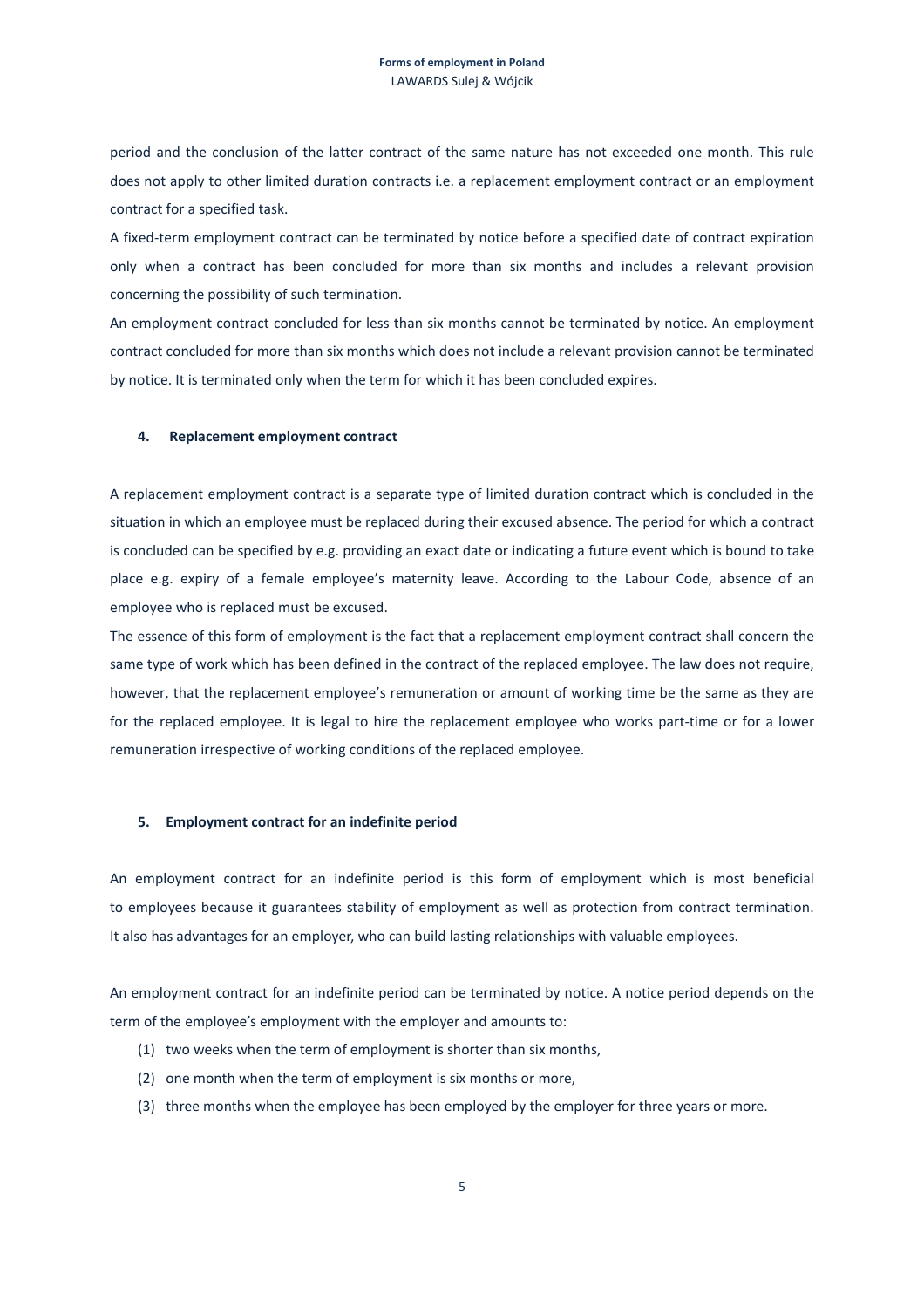#### **Termination of an employment contract**

An employment contract can be terminated by mutual agreement of the parties or by notice. A mutual agreement of the parties is the most basic contractual form of terminating every employment contract. The employer and the employee reach such an agreement by making an unanimous declaration of will regarding termination of the employment relationship at the time defined by the parties. The parties are not bound by notice periods which are defined by the labour law, i.e. they can choose a notice period at their own discretion. Their agreement should be made in writing.

A notice to terminate employment should be made in writing as well, irrespective of the type of contract which was concluded between the employer and the employee. A notice does not need to have a written form to be effective but it is recommended to choose this form for evidence purposes.

 The employer who gives a notice is required to disclose actual reasons which justify termination of the employment contract. If no reason is given or the reason given is too general or false, the employee can file a claim in a court of law and demand: a decision that the notice is ineffective, reinstatement or compensation.

The employee who has given notice can withdraw it if they make a relevant statement to the employer and the statement reaches the employer before or at the same time as their notice. If the employee fails to withdraw their notice on time, the employer's consent is required for withdrawal.

The employer does not have to disclose reasons for termination by notice in the case of apprenticeship contracts and those fixed-term employment contracts in which the parties allowed for termination by notice.

#### **Amount of working time and remuneration**

The amount of working time includes not only the time when actual work is performed for the employer but also the time when the employee remains at the employer's disposal in the workplace. The basic limit of working time defined in provisions of the Labour Code is the limit of eight hours a day and forty hours during an average five-day working week in a given accounting period which cannot exceed four months.

In the case of an unexcused absence of the employee, the amount of working time is not reduced and the employer can demand that the employee make up for the time of their absence before the end of the accounting period. Making up for that time, however, cannot violate the regulations on the employee's daily and weekly rest periods.

In the case of an excused absence of the employee, the employee does not retain the right to remuneration; however, if they make up for the time of their absence, they retain the right to remuneration.

Remuneration for work is payable at least once a month at the same time, which has been defined in advance. As a matter of principle, remuneration should be monetary but, on some conditions, it is possible to pay a part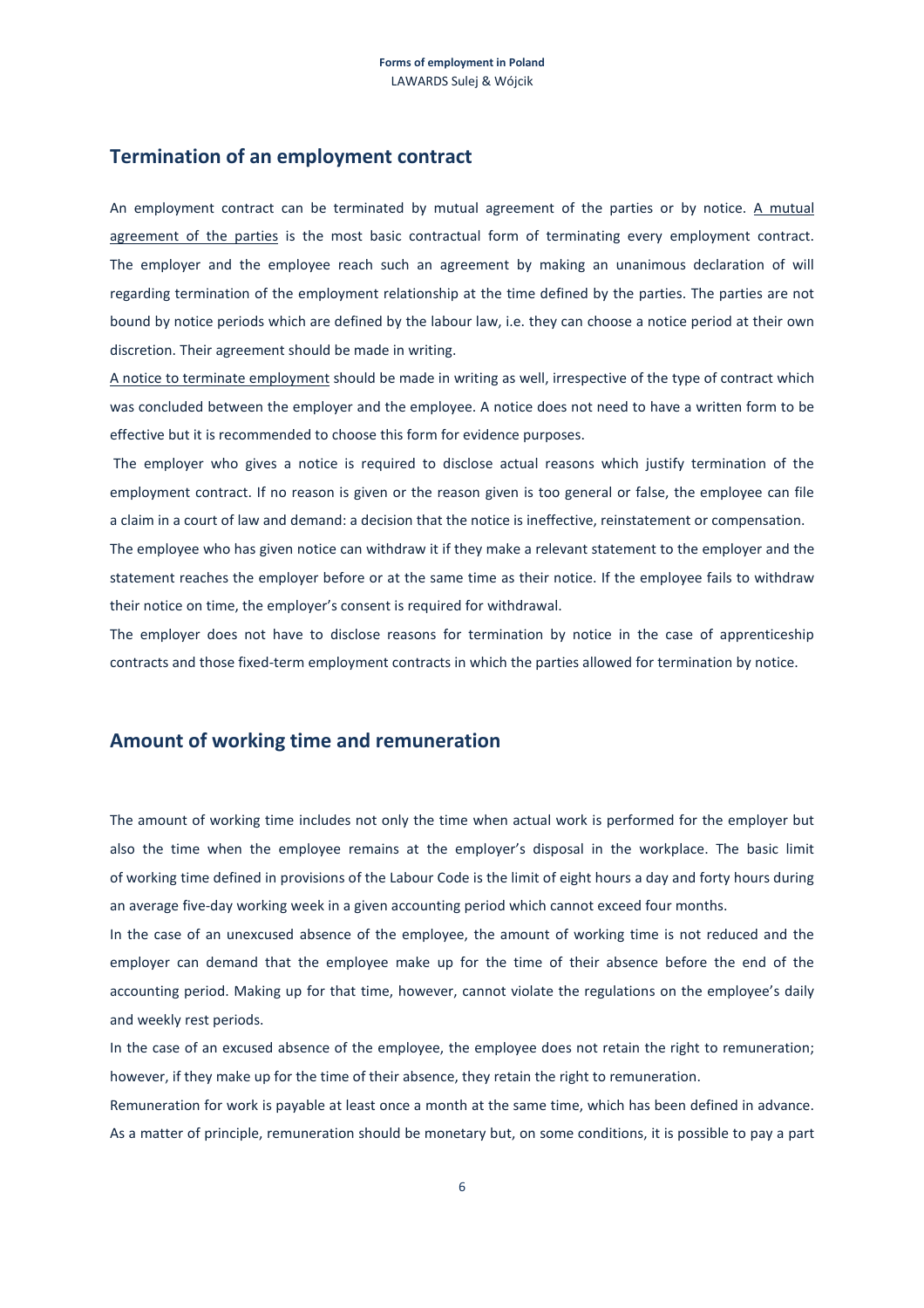of remuneration in kind. The minimum wage in 2012 amounts to PLN 1500 gross while in 2013 it will be PLN 1600 gross.

#### **Overtime**

The law does not allow to determine an amount of working time that is longer than the one stipulated in labour law provisions. The employer cannot oblige the employee to work overtime in an employment contract. It does not mean that overtime is excluded. Overtime includes all hours worked by the employee in excess of the limitations related to the employee's daily and weekly rest periods which result from the employee's system and schedule of work. The employee can work overtime only upon the expressed order of the employer or without their order but with their knowledge and consent.

Overtime is recommended in the situations in which it is particularly needed by the employer. The employee can refuse to work overtime but, thus, subjects themselves to disapproval of the employer, who can regard such a refusal as a sufficient reason for terminating the contract with the employee.

In addition to standard remuneration the employee is entitled to extra overtime pay amounting to:

- (1) 100% of remuneration for working overtime:
	- at night, on Sundays and holidays (which are not the employee's working days according to the valid work schedule),
	- on days-off given to the employee in exchange for their work on Sundays or holidays (according to the valid work schedule),
- (2) 50% of remuneration for working overtime on any other days than those mentioned above.

#### **Compulsory contributions**

Between the start date and the end date of an employment relationship every employee, irrespective of the type of employment contract, is covered by several kinds of compulsory insurance including: old-age pension, disability pension, work accident, sickness and health insurance. An employer is obliged to transfer compulsory insurance contributions on behalf of their employees. The contribution assessment base is a gross pay of an employee. Some compulsory contributions are financed by an employee and some by an employer.

Compulsory contributions financed by an employer in 2013 include:

- (1) Old-age pension insurance 9.76% of gross salary/declared income
- (2) Disability pension insurance 6.50% of gross salary/declared income
- (3) Sickness insurance 2.45% of gross salary/declared income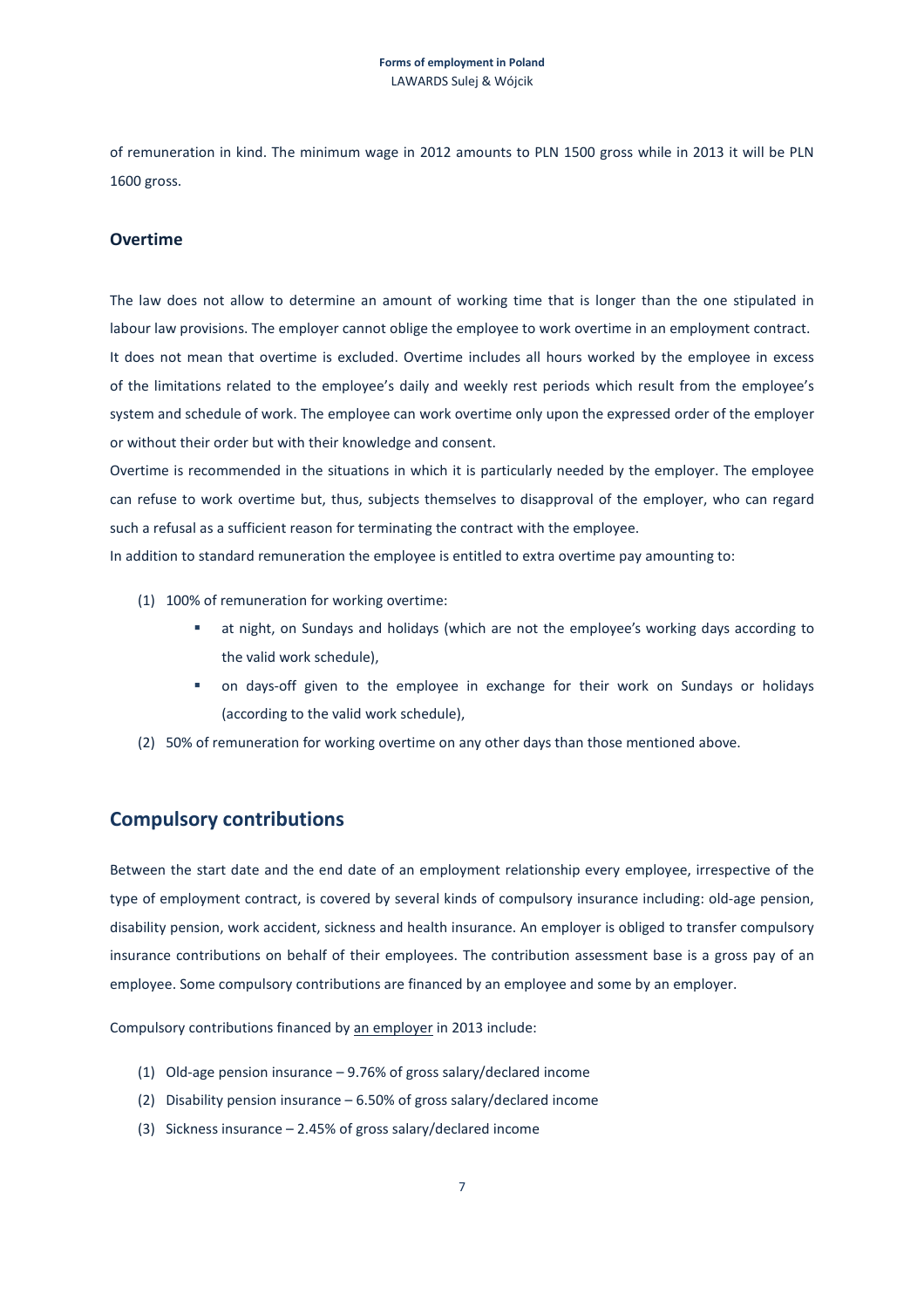(4) Work accident insurance – from 0.67% to 3.60% of gross salary/declared income (depending on the industry, according to the Ministry of Labour and Social Policy regulation)

Additionally, an employer pays contributions for:

- (1) Labour Fund 2.45% of gross salary/declared income
- (2) Guaranteed Employee Benefits Fund 0.10% of gross salary/declared income

Compulsory contributions financed by an employee in 2013 include:

- (1) Old-age pension insurance– 9.76% of gross salary/declared income
- (2) Disability pension insurance 1.50% of gross salary/declared income
- (3) Sickness insurance 2.45% of gross salary/declared income
- (4) Health insurance 9% of gross salary/declared income

### **Civil law contracts**

Work can be performed under civil law contracts, which are often called "alternative" forms of employment. In practice, alternative forms of employment include contracts to perform a specified task, order contracts or cooperation with self-employed persons. These forms do not provide protection defined in labour law provisions and this is why their application is limited by the law even though they are very common.

 According to Article 22.1 of the Labour Code, it is prohibited to replace an employment contract with a civil law contract if work is supposed to be performed on conditions defined in labour law provisions i.e. specified duties are to be performed for remuneration for the benefit of and under the supervision of an employer, in the time and place which an employer specified. If a civil law contract includes conditions which are characteristic of an employment contract, it can be deemed to be an employment contract.

This is the reason why you need to remember to conclude civil law contracts only in relevant situations. You cannot try to replace an employment relationship with a civil law relationship.

#### **1. Order contract (provision of services)**

The most common form of performing services under a civil law contract is an order contract ("umowa zlecenia"), which is also called a due diligence contract ("umowa starannego działania"). The purpose of a contract is the performance of specified activities by the party who accepts an order (an agent) for the benefit of the party who orders an order (a principal). The essence of a contract is that the predicted result of performed activities is only probable and the risk of contract performance is assumed by a principal. The regulations applicable to an order contract apply mutatis mutandis to a a contract for the provision of services.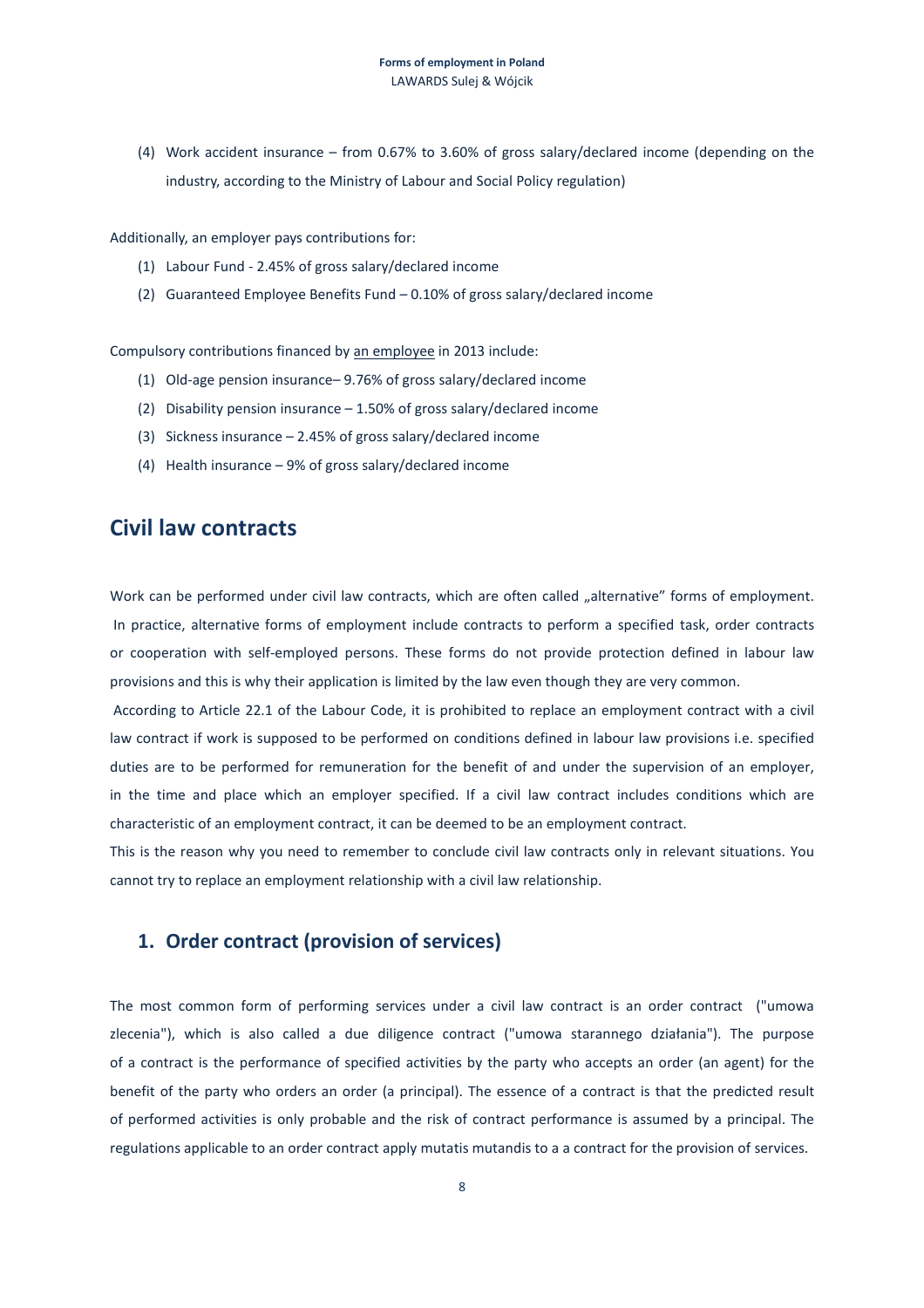The form of an order contract is not defined and, therefore, an order does not have to be made in writing. Any natural or legal persons can be parties to an order contract. An order contract may or may not provide for remuneration.

If the contract does not include provisions on remuneration and circumstances of the case do not indicate that the agent has undertaken to perform the order for free, it is assumed that the agent is entitled to remuneration. The amount of remuneration should correspond to the work performed by the agent. If performance of the order entails preliminary expenses, the principal should provide the agent with a sufficient cash advance upon the request of the latter. As a matter of principle, remuneration for performance of the order shall be paid after the order has been completed.

An order contract can also include the principal's instructions for the agent, which are binding for the latter even though a relationship between the parties lacks dependence or subordination, which are characteristic of an employment relationship. The agent can refrain from performing the order in the manner specified by the principal if they are not able to obtain the principal's permission but they assume that the principal would agree to implement changes. The agent can also order other parties to perform the order unless it is expressly forbidden in the order contract.

According to Article 750 of the Civil Code, the regulations applicable to an order contract apply mutatis mutandis to a contract for the provision of services. Thus, if you intend to conclude a contract for the provision of services, you should first check if the Civil Code regulates similar contracts. If there is no similar contract in the Civil Code, you should follow the regulations on an order contract while drawing up a contract for the provision of services.

#### **Contributions**

If the agent's only entitlement to social insurance is an order contract, they are covered by compulsory old-age pension and disability pension insurance but their health insurance is voluntary.

If the agent is covered by compulsory old-age pension and disability pension insurance but they have not signed the order contract with their employer, they are also covered by compulsory work accident insurance and health insurance. Their employer is also obliged to pay contributions to the Labour Fund and to the Guaranteed Employee Benefits Fund. However, their health insurance remains voluntary.

If the agent has concluded the order contract with their employer, they must be covered by all types of insurance irrespective of whether or not they have another entitlement to insurance. The only employees who are exempt from this rule are those on parental leave or maternity leave for whom sickness insurance is voluntary.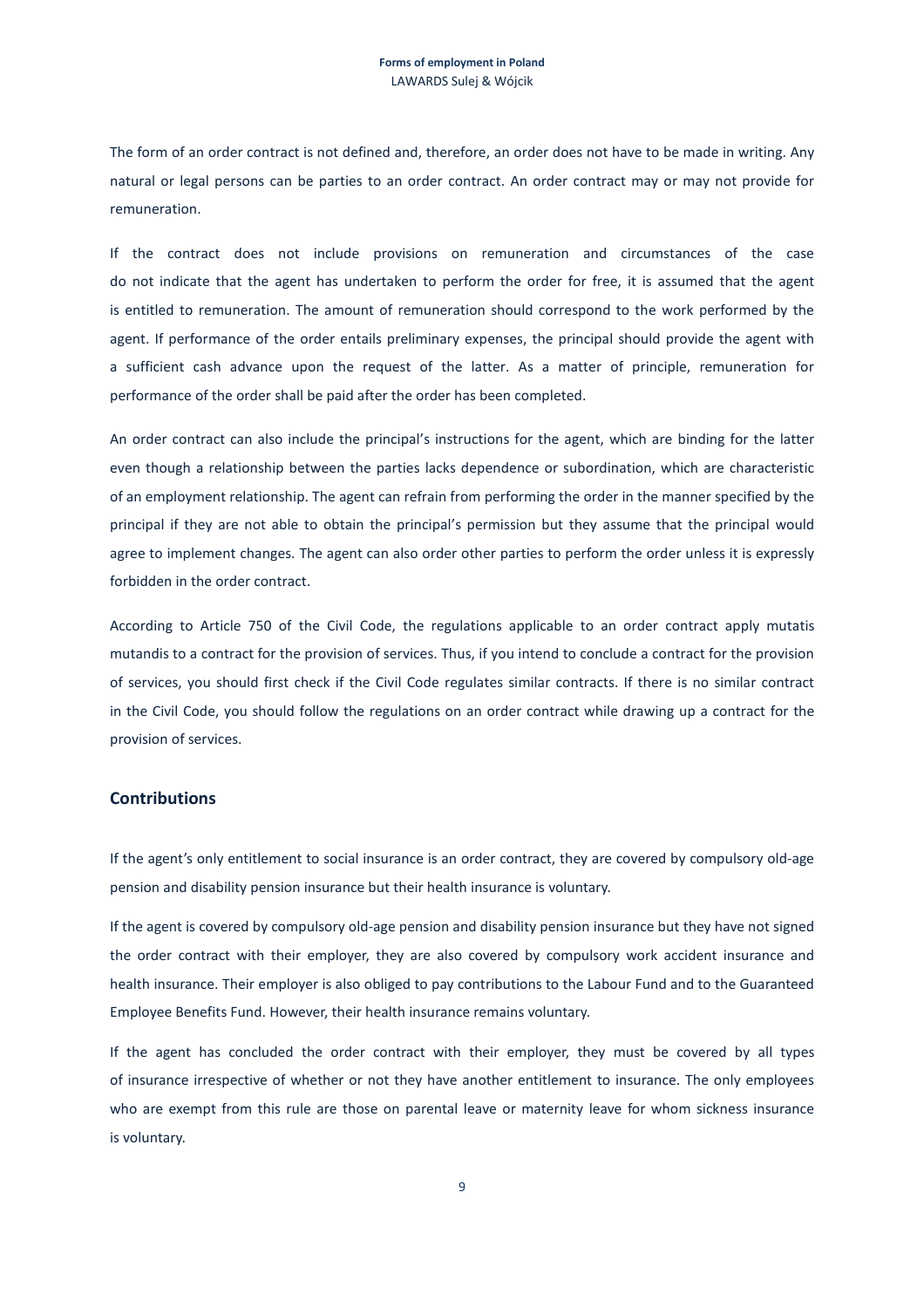It is worth remembering that the agent who can join the old-age pension insurance and disability pension insurance programs on a voluntary basis cannot join the health insurance program on such a basis. The agent can be covered by voluntary health insurance only when they are covered by compulsory old-age pension and disability pension insurance.

If the agent who has the right to join the old-age pension insurance and disability pension insurance programs on a voluntary basis does not exercise their right, they are covered only by compulsory health insurance.

If the agent is a student aged under 26, they are not covered by ZUS (Social Insurance Institution) insurance on the basis of the order contract. When the student turns 26, they become covered by compulsory old-age pension and disability pension insurance if the order contract is their only entitlement to insurance.

#### **2. Contract to perform a specified task**

It is a civil law contract under which a commissioned party undertakes to perform a specified task while a principal covenants to pay remuneration which has been agreed upon. A contract to perform a specified task ("umowa o dzieło") is also called a contract of a result ("umowa rezultatu"). It does not have to be concluded in writing to be valid i.e. parties can decide about the form of a contract at their own discretion and can conclude it orally or even impliedly. A contract is not limited by a date.

The specified task can be performed by a third party unless the commissioned party has been obliged to perform it by themselves in a relevant provision of the contract.

#### **Contributions**

A contract to perform a specified task itself does not entitle to social insurance. In the case of such a contract there are no compulsory contributions paid to the social insurance and health insurance programs. The only exceptions to this rule are the situations in which a contract to perform a specified task is concluded by the employer with their own employee or a task is performed for the benefit of the employer. In such cases, the employer is obliged to transfer all health insurance and social insurance contributions on behalf of the employee.

In all other cases contributions are not compulsory, i.e. when a contract is not concluded with the employer; a task is not performed for the benefit of the employer; a contract is the only source of income for the commissioned party.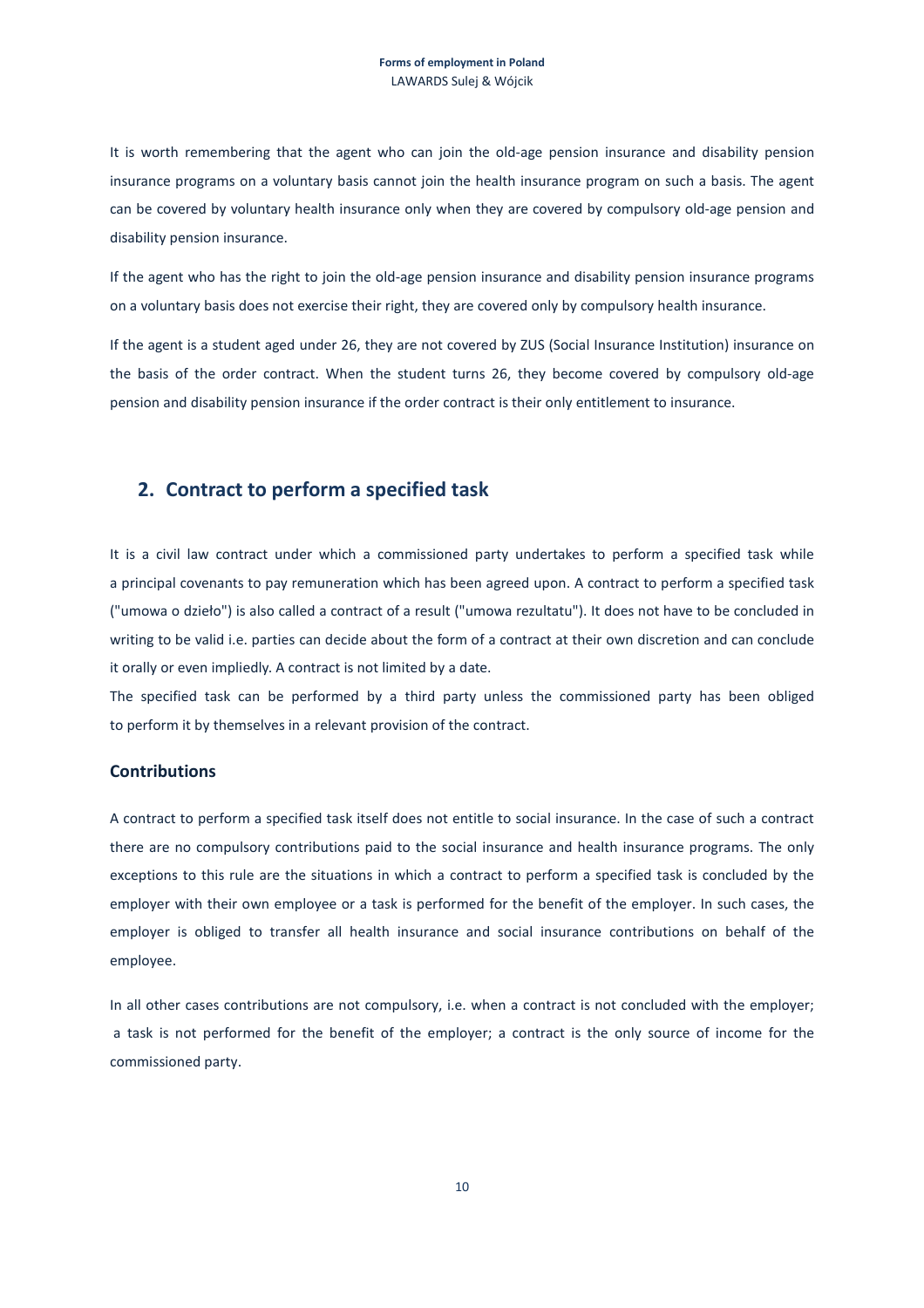## **Sole proprietorship (self-employment)**

There are more and more employees who change the way of performing their work duties and start to provide services as self-employed natural persons. Self-employment becomes increasingly popular because of high labour costs.

Self-employment is characterized by a unique relationship between an employee and an employer. This relationship includes entrepreneurs who are equal partners, at least in theory. An employee is not subordinate while an employer does not specify the time and place in which work is to be performed even though a contract concluded between entrepreneurs may include detailed provisions on the method and time in which services are to be performed.

A self-employed person can often organize their work at their own discretion. A third party can be entrusted with the work which is supposed to be performed by the self-employed person unless the parties have forbidden that in a relevant provision of the contract. An indisputable advantage of self-employment is the possibility to perform services for more than one entity but the parties can exclude such a possibility in their contract.

Remuneration of a self-employed person is not subject to the regulation on the minimum wage and an employer is not obliged to pay remuneration on a monthly basis. Remuneration is usually paid in arrears after a service has been performed. It is, however, possible to pay it on a monthly basis.

Provisions of a contract concluded between a self-employed person and an employer are not protected analogously to provisions of an employment contract. In the case of such a contract, labour law provisions on notice periods and a necessity to justify termination of a contract are not applicable. Entrepreneurs can define conditions of terminating their cooperation at their own discretion.

An employer who hires a self-employed person is not obliged to pay them overtime or to cover costs of their business trips. In addition to that, such an employer is not limited by regulations on stability and protection of an employment relationship and does not have to respect rights arising from an employee's parenthood. A self-employed person is not entitled to paid holidays, bonuses or benefits.

#### **Contributions**

A self-employed person pays their own insurance contributions, transfers an advance income tax payment and incurs other costs of running a business, which relieves an employer of costs. A self-employed person has to pay contributions irrespective of whether or not their business yields profit or loss. Amounts of contributions are unrelated to their income as well.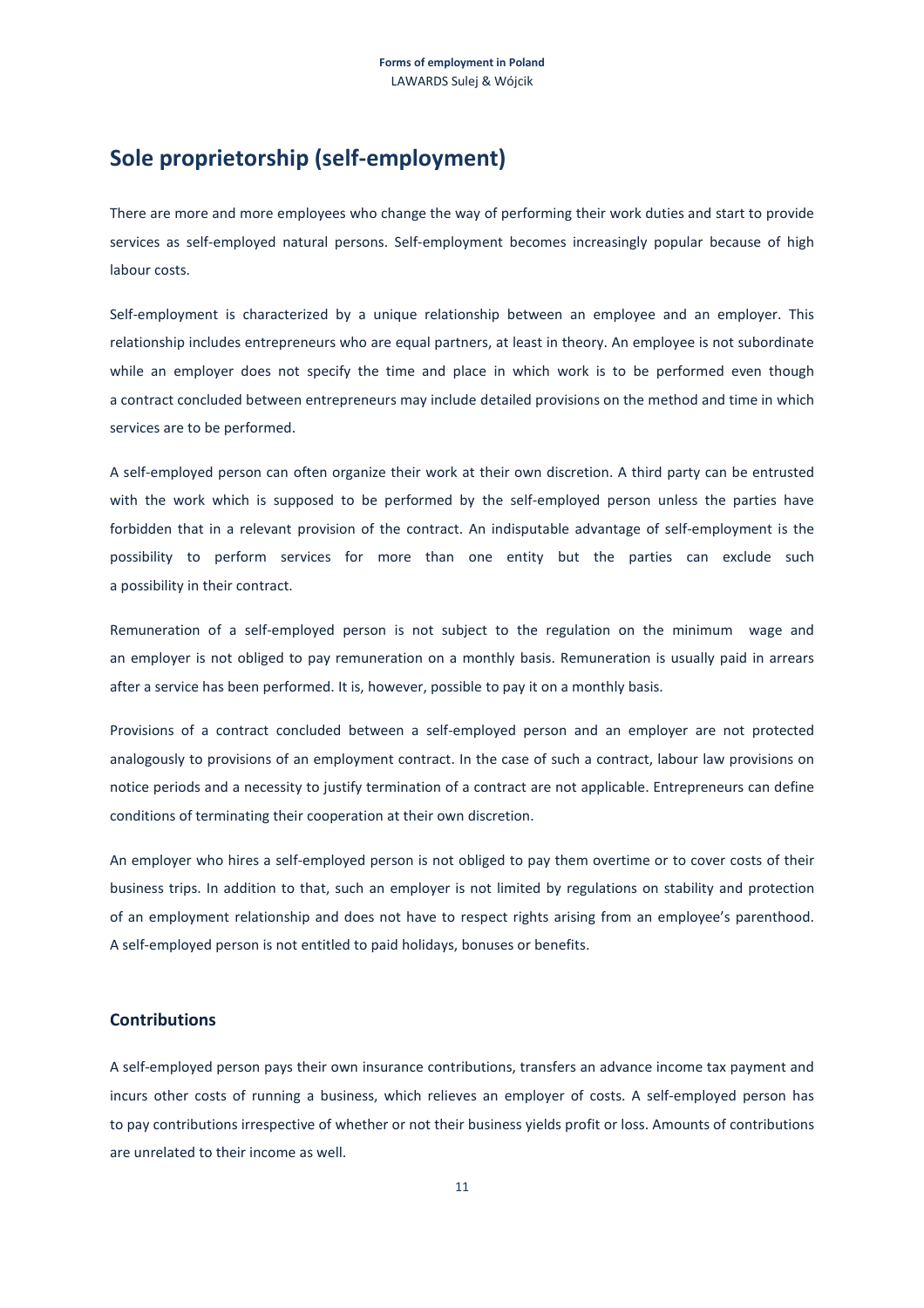Natural persons who start a business are granted a limited privilege during 24 months from the day when they began to operate a business. In this period their social insurance contributions are calculated on the basis

of the lower contribution assessment basis which amounts to 30% of the minimum wage (the minimum wage in 2012 is PLN 1500 while in 2013 it will be PLN 1600). Preferential principles of paying social contributions are also applicable to the self-employed persons who:

- (1) did not operate a non-agricultural business during last 60 calendar days before the business start date;
- (2) do not perform, as a part of their business, business activities for the benefit of the previous employer which are identical with the activities they performed for this employer in the employment relationship before they began to operate a business, in the current or previous calendar year.

A self-employed person is covered by compulsory old-age pension, disability pension, accident and health insurance while sickness insurance is voluntary. The contribution assessment basis in the case of health insurance is identical for all self-employed persons.

Another reason why an employer benefits from hiring self-employed persons is the fact that such persons are usually VAT payers and they invoice an employer for services which they have performed. In such a situation, the amount of an employer's due tax can be reduced by the amount of the VAT tax which has been added by a self-employed person.

#### **Order contracts with self-employed persons**

It is common to conclude order contracts with self-employed persons. In such situations, it is necessary to examine which insurance contributions are supposed to be paid on order contracts.

Contributions are not paid on the order contract if: the contract has been concluded as a part of the business run by the self-employed person, the subject of the order contract is in line with the type of business activity and, for tax purposes, the income from the contract is classified as business income. In such a case, contributions should be paid only on the business run by the self-employed person.

If the subject of the order contract is not in line with the type of business activity performed by the selfemployed person, contributions should be paid separately on the business and the order contract as they are separate sources of income.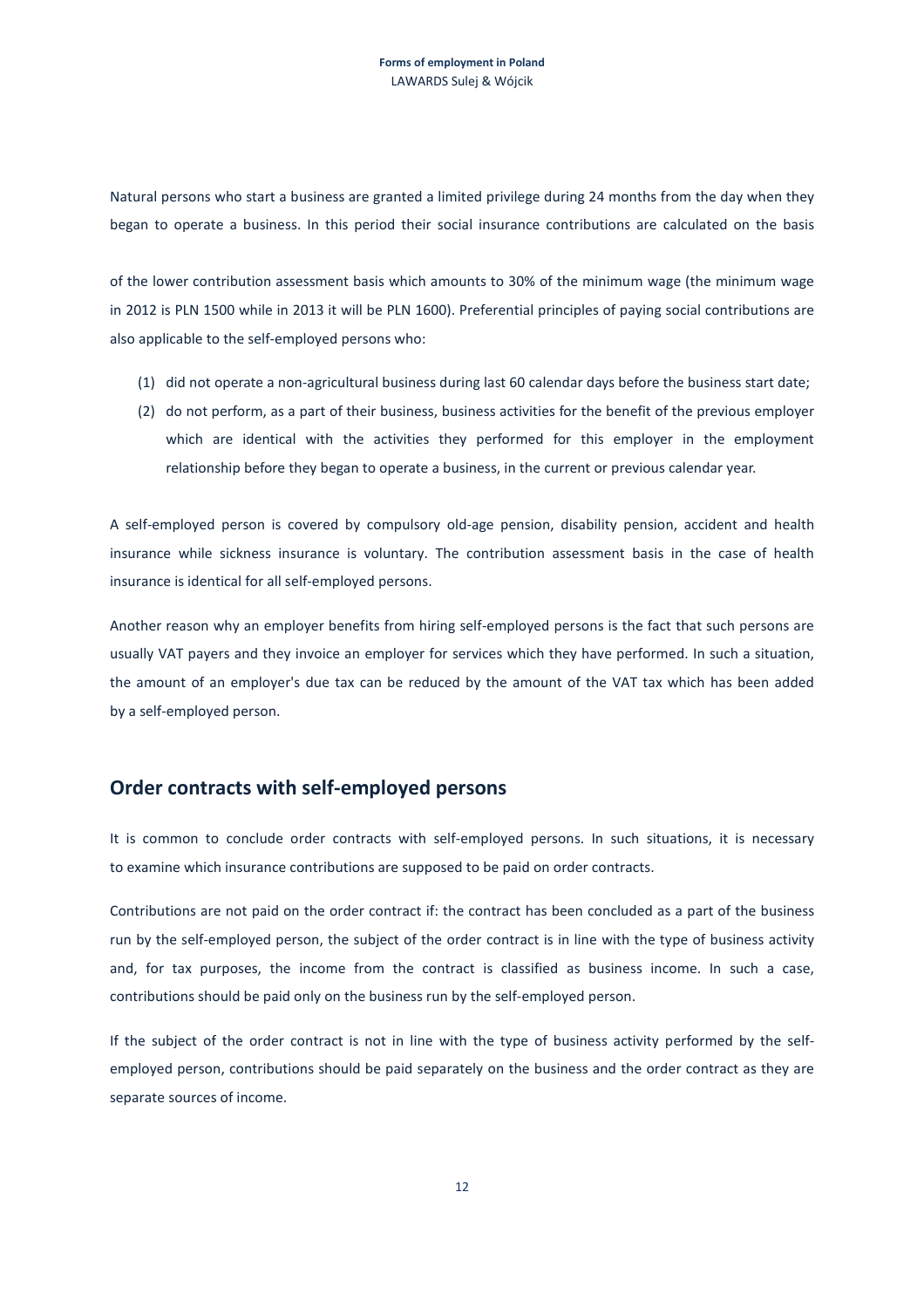## **Selected advantages and disadvantages of particular forms of employment**

## **from the perspective of an employer are as follows:**

| Form of employment                               | <b>Advantages</b>                                                                                                                                                                                                                                                                                                                                        | <b>Disadvantages</b>                                                                                                                                                                                                                                                                                                                                                      |
|--------------------------------------------------|----------------------------------------------------------------------------------------------------------------------------------------------------------------------------------------------------------------------------------------------------------------------------------------------------------------------------------------------------------|---------------------------------------------------------------------------------------------------------------------------------------------------------------------------------------------------------------------------------------------------------------------------------------------------------------------------------------------------------------------------|
| <b>Employment contract</b>                       | 1. Permanent character of<br>a relationship: possibility of creating<br>long-term work plans including<br>employees (a due diligence contract). minimum wage, paid holiday,<br>2. Employee's subordination in terms regulations related to maternity,<br>of the place, time and method in<br>which work is to be performed.                              | 1. Very developed system of rights,<br>guarantees and privileges which an<br>employee is entitled to (e.g.<br>working hours regulations,<br>particular procedures of terminating<br>a contract).<br>2. Little flexibility.<br>3. Highest labour costs (compulsory<br>old-age pension, disability pension,<br>health, work accident, sickness<br>insurance contributions). |
| <b>Order contract (provision of</b><br>services) | 1. Due diligence contract.<br>2. Discretion in deciding about the<br>character of a legal relationship.                                                                                                                                                                                                                                                  | 1. No subordination relationship.<br>2. Compulsory old-age pension,<br>disability pension, health insurance<br>contributions.                                                                                                                                                                                                                                             |
|                                                  | 3. Flexibility.<br>4. Labour costs are lower than in the<br>case of an employment contract.                                                                                                                                                                                                                                                              | 3. No or limited liability for the result<br>which has been ordered in a contract.                                                                                                                                                                                                                                                                                        |
| <b>Contract for a specified task</b>             | 1. Contract of a result.<br>2. Discretion in deciding about the<br>character of a legal relationship.<br>3. Risk of achieving the result is<br>assumed by a commissioned party.<br>4. Low labour costs $-$ no compulsory<br>contributions unless an employer<br>concludes a contract for a specified<br>task with their own employee.<br>5. Flexibility. | 1. No subordination relationship.                                                                                                                                                                                                                                                                                                                                         |
| Sole proprietorship                              | 1. Lowest labour costs.<br>2. Discretion in deciding about the<br>character of a legal relationship.<br>3. Flexibility.<br>4. Possibility of deducting the VAT.                                                                                                                                                                                          | 1. No subordination relationship.                                                                                                                                                                                                                                                                                                                                         |